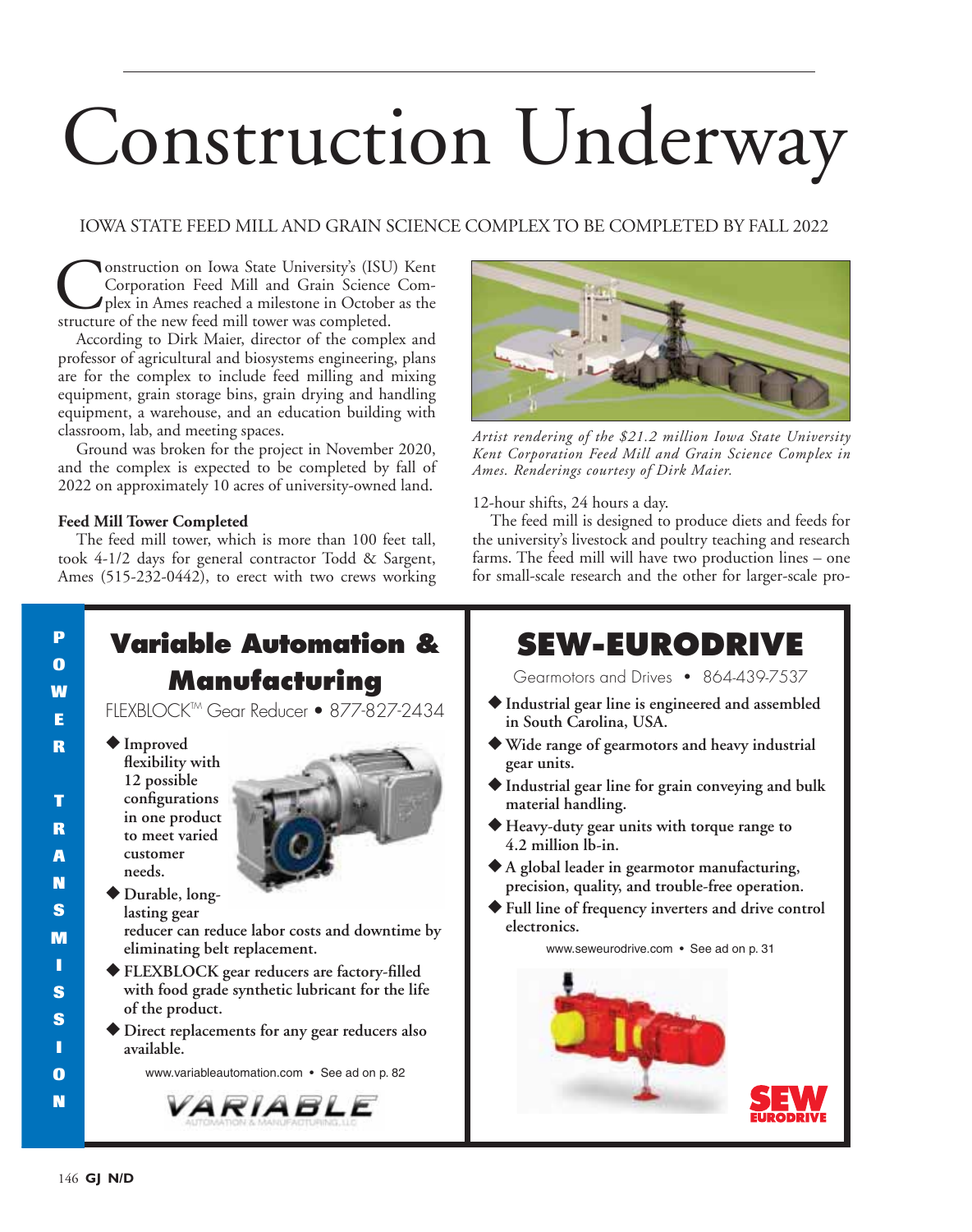

*Todd & Sargent's construction crews worked 24 hours a day for 4-1/2 days to pour cement for the 100-foot-tall feed mill tower. Photo courtesy of Iowa State University.* 

duction. An attached warehouse is being built to store ingredients and finished feeds.

Construction on the grain handling and corn storage facility began in early December. It includes the following Sukup Manufacturing Co., Sheffield, IA (641-892-4222) equipment:

• Four 54-foot-diameter steel tanks, 50,000 bushels each.

• A mixed flow grain dryer rated for 1,800 bph at 5% moisture removal. It is designed to be expandable by adding another module to make it 2,500 bph at 5% moisture removal.

• One 20-ft. diameter 20,000 bushel stir-drying bin.

• Two 18-foot-diameter hopper bins, 10,772 bushels each.

• Two 4,000-bph receiving and shipping bucket elevators and eight 4,000-bph fill and unload drag conveyors.

• Support tower and catwalk.

Sukup also supplied two pre-engineered metal buildings totaling over 16,000 square feet for the feed mill.

#### **Fulfilling a Vision**

Maier says the complex is long overdue and will help propel ISU into the future. "The purpose of this facility is unique in the world. This is really fulfilling a vision in terms of bringing together the grain sciences, post-harvest engineering, animal nutrition, and feed technology faculty, students, and programs in one facility."

One of the goals of the project is to provide an environment of the highest safety standards, biosecurity, and regulatory compliance, Maier said in July during a presentation at the CONVEY '21 conference in Omaha, NE.

Maier says the complex combines teaching, research, extension, and international outreach conducted

*Located at the intersection of Highway 30 and State Ave. in Ames, IA, the complex is expected to be completed by fall 2022.*



## **Sudenga Industries**

Super/Ultra Scoop Chain Conveyor 888-783-3642

- **11,000 or 20,000 bph capacities.**
- **Easy mount/dismount.**
- **Design fits a variety of tractor sizes.**
- - **Robust components maximize return on investment.**
- - **16 inch auger feeds heavy-duty chain conveyor.** www.sudenga.com • See ad on p. 46



# **Abel Manufacturing Company, Inc.**

Micro Ingredient Weighting Systems 920-734-4443

- **Weight loss, weight gain, moving scale.**
- **Various bin capacities to meet your needs.**
- **Unsurpassed accuracy and speed.**
- **Compatibility with all control system brands.**
- **Compact design, above or in floor installation**
- **Reliable, improved maintainability.**

www.abelusa.com • See ad on p.53



**M I C**

**T**

**R**

**A**

**C**

**T**

**O**

**R**

**A**

**U**

**G**

**E**

**R**

**S**